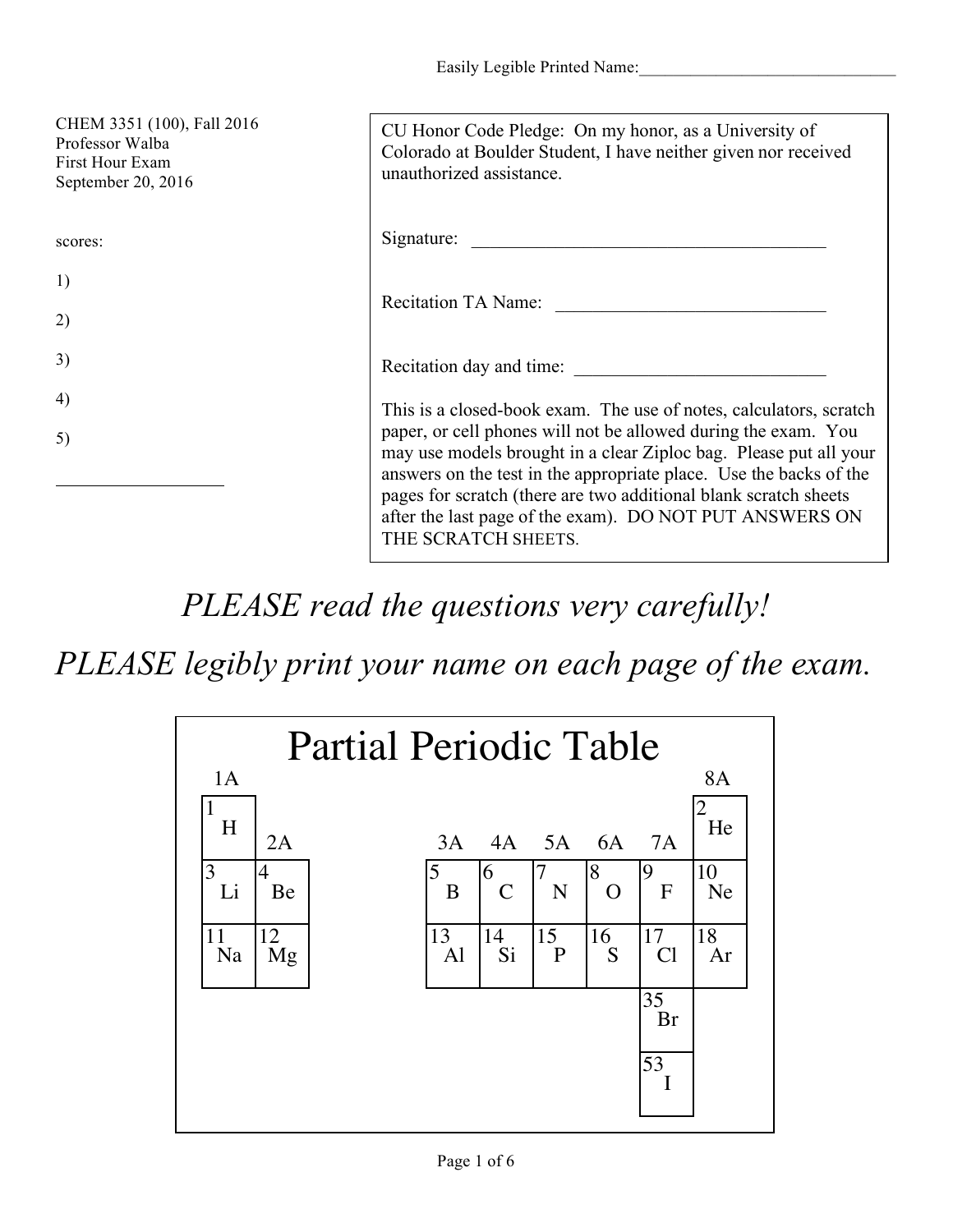1 (20 pts) a) For 2 methylbutane (structure shown at right), sighting down the C2-C3 bond, define the eclipsed conformation shown in the Newman projection on the energy diagram below as having 0° dihedral angle.



Draw Newman projections of the three **staggered** conformations of 2-methylbutane, sighting down the C2-C3 bond, in the boxes. Please **rotate the back carbon clockwise** moving from 0° to 60°, 180°, and 300°.

Complete the energy diagram by indicating the relative energy of **all** the conformations (eclipsed, staggered, and everything in between) in the rotation from  $0^{\circ}$  to  $360^{\circ} = 0^{\circ}$  using a smooth curve.



Page 2 of 6 Total points for this page: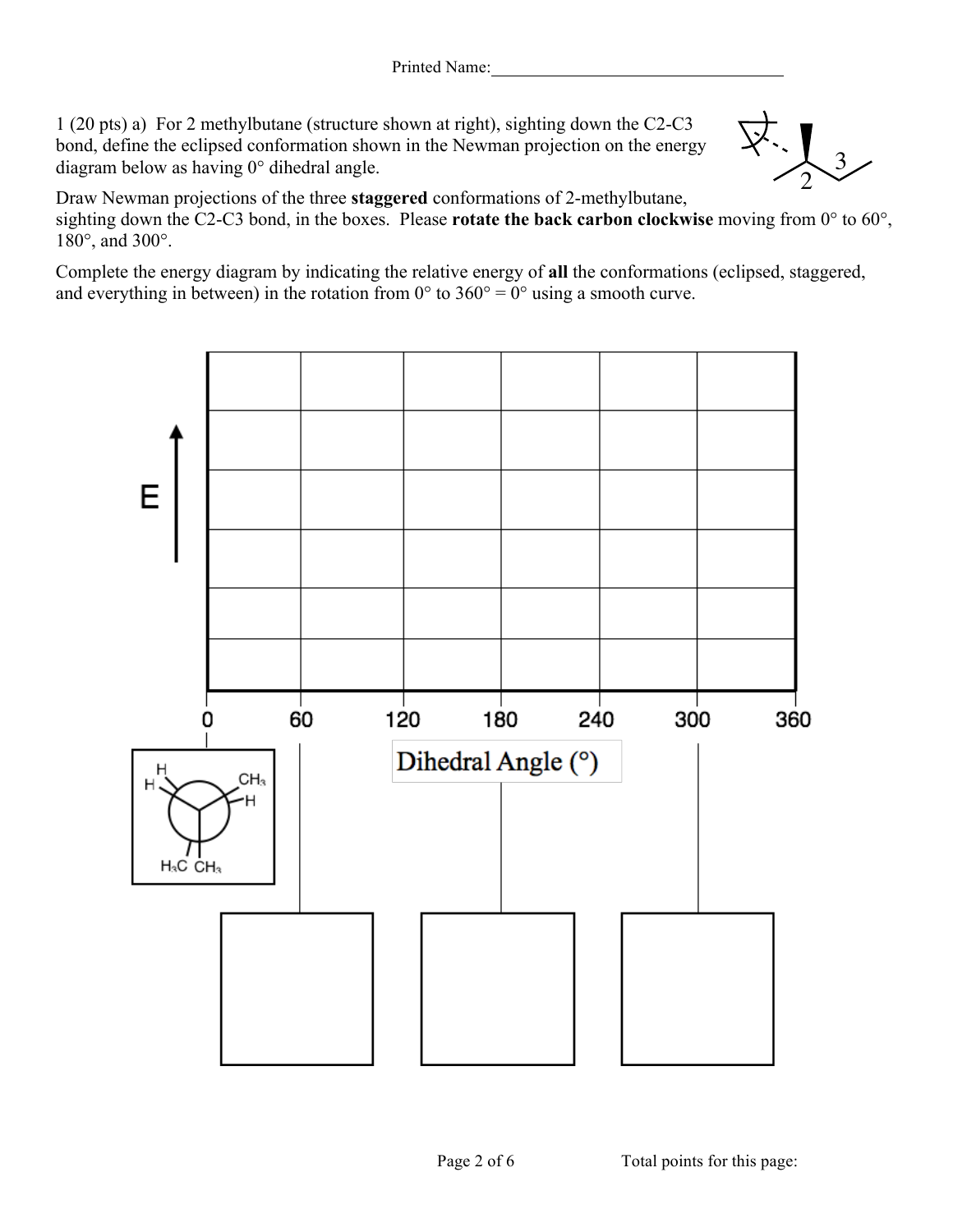2) (20 pts) a) Draw skeletal structures (molecular graphs NOT showing the hydrogens) for all possible constitutional isomers AND alkene stereoisomers with molecular formula  $C_5H_{10}$ . Draw each isomer only once. Points will be deducted for missing structures, and for drawing the same structure more than once.

b) Referring to the equilibrium shown in Eq. 1

 $\overline{HO}$ : +  $H_2\ddot{O}$ : +  $H_2\ddot{N}$ :  $Eq.1$  $H_3N$ 

- 1. Is  $K_{eq}$  greater than 1 or less that 1?
- 2. Which side of the equation is more stable?
- 3. Give a **very short** explanation for your answer.
- c) Referring to the equilibrium shown in Eq. 2

Eq. 2 
$$
H_3 Q^{\oplus} + H_3 W
$$
  $\longrightarrow$   $H_2 O: + H_4 N^{\oplus}$ 

- 1. Is Keq greater than 1 or less that 1?
- 2. Which side of the equation is more stable?
- 3. Give a **very short** explanation for your answer.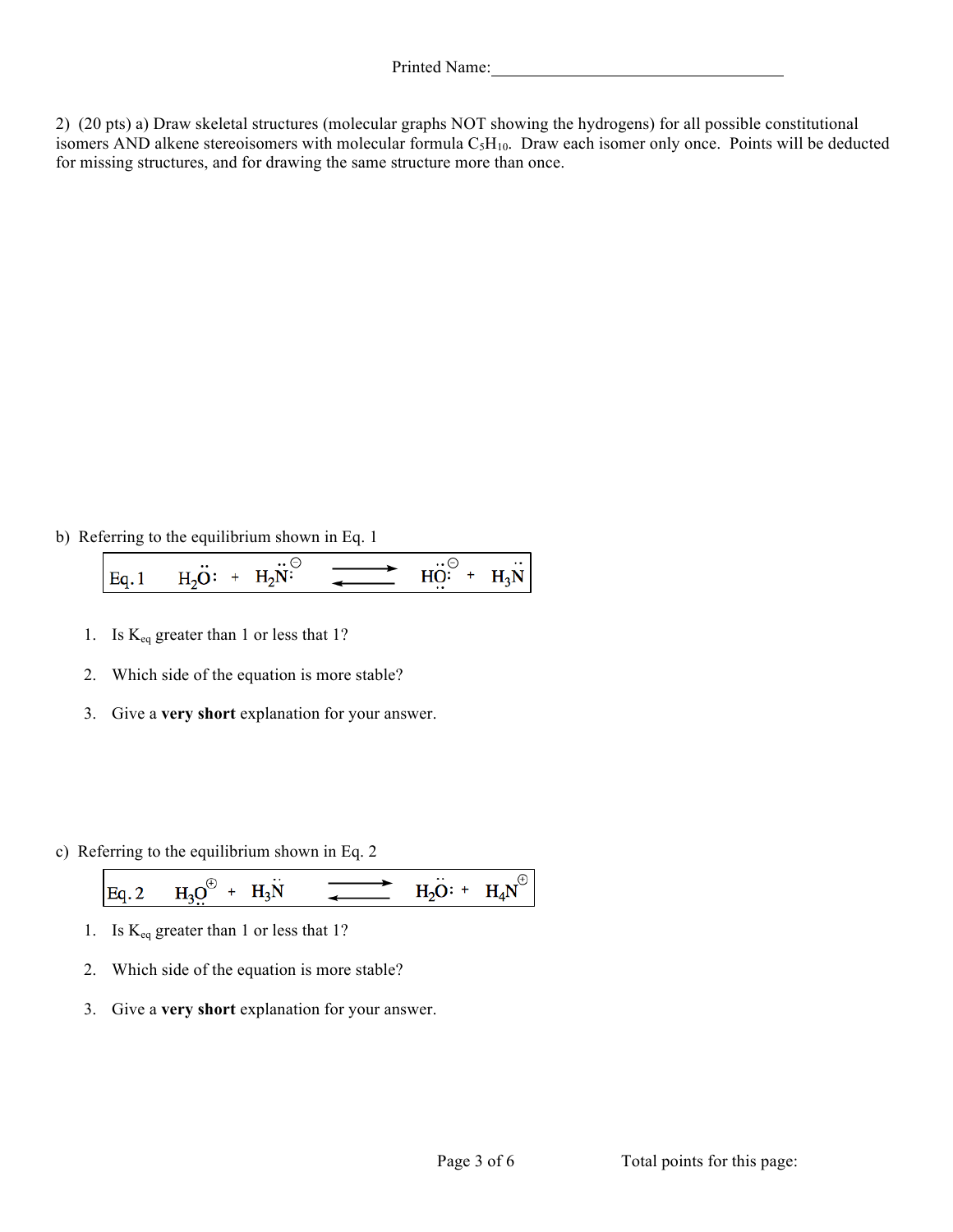3) (20 pts) Draw the skeletal structure (molecular graph) for the **single major product** of each of the following reactions.

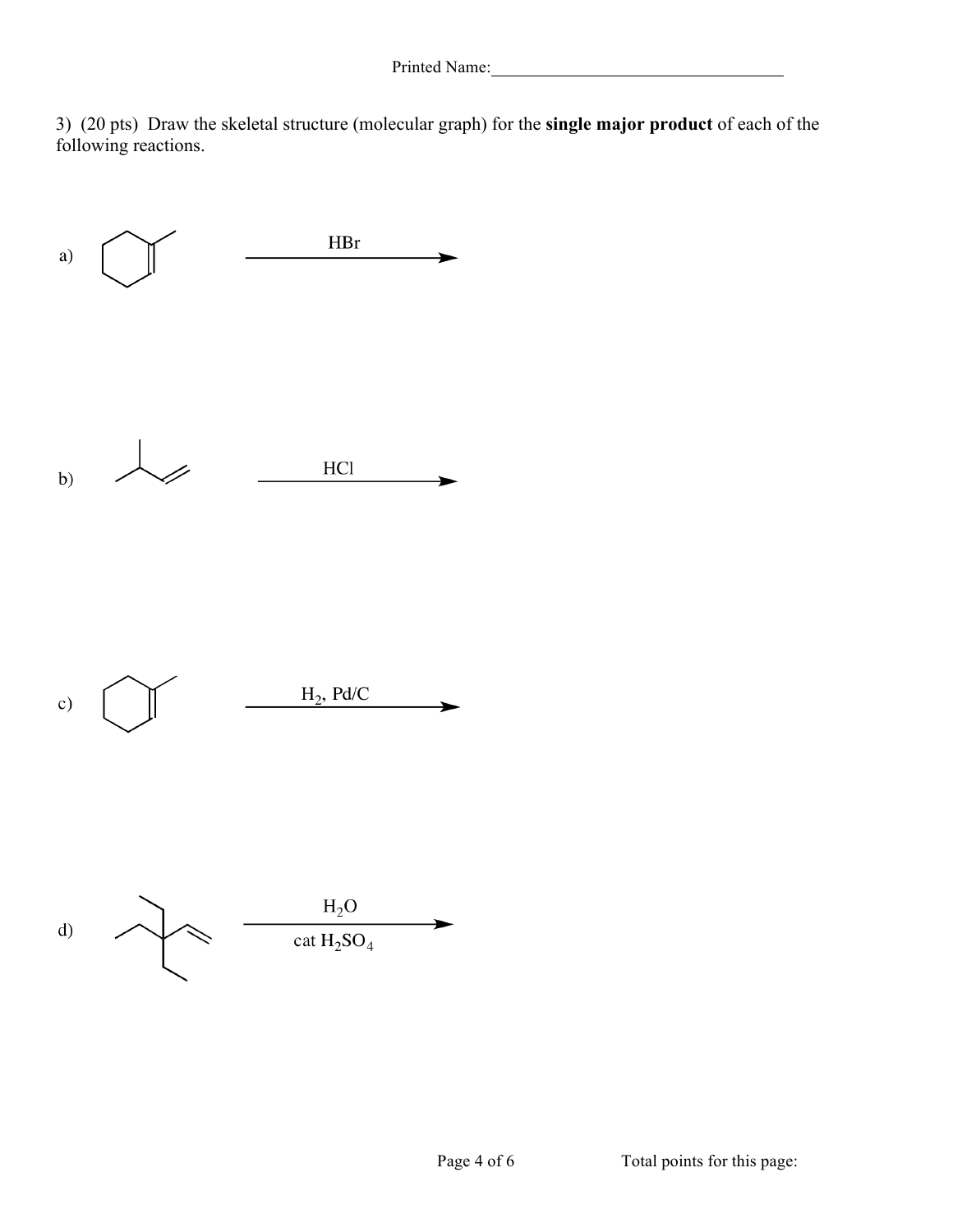4) (20 pts) a) Reaction of 1,3-pentadiene (diene - pronounced "dye een" - means two double bonds) with HBr gives a single product in high yield. The product comes from a carbocation intermediate with geometry (bond lengths) that cannot be described by a single valence bond structure. Representing the structure of this cation requires the valence bond with resonance model. Draw the resonance structures representing the cation reactive intermediate in the square brackets, and give the structure of the product in the box below the vertical arrow.



b) For each of the following pairs of structures, circle the stronger base.